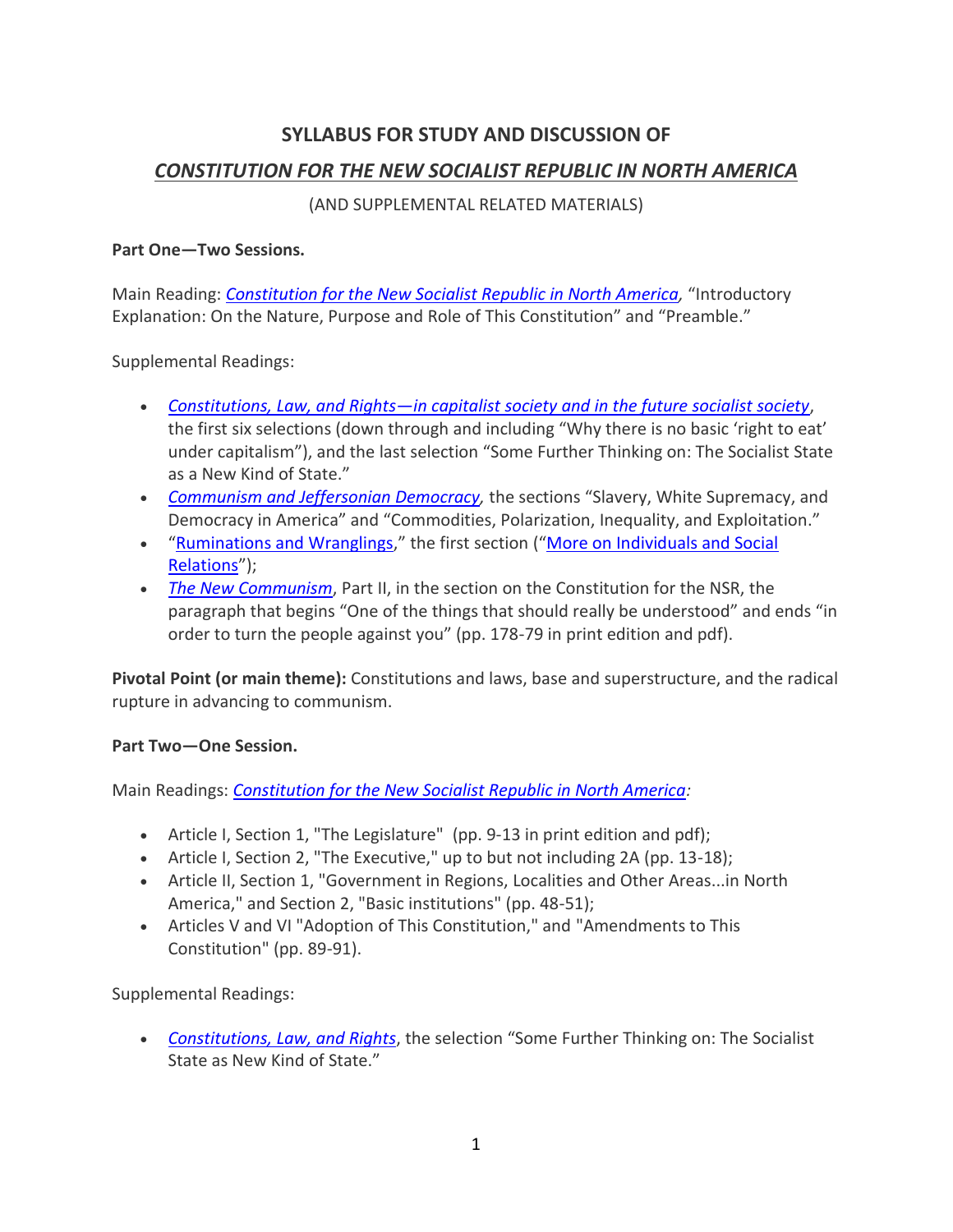- *[The New Communism](http://thebobavakianinstitute.org/wp-content/uploads/2017/08/bob-avakian_the-new-commmunism.pdf)*, Part II, in the section on the Constitution for the NSR, up through (and including) the paragraph (on p. 170) that begins "So, all of this," and ends "to the contradictions that I have been examining...."
- *[Science and Revolution...An Interview with Ardea Skybreak](http://thebobavakianinstitute.org/wp-content/uploads/2016/02/Ardea-Skybreak-2015-Interview-en.pdf)*, the section, "The Constitution for the New Socialist Republic–A Visionary and Concrete Application of the New Synthesis" (pp. 101-103, print edition).

**Pivotal Point (or main theme):** The socialist state as a radically new kind of state, the Constitution for the NSR as an expression of the new communism.

## **Part Three—Two Sessions.**

Main Readings: *[Constitution for the New Socialist Republic in North America](http://thebobavakianinstitute.org/wp-content/uploads/2017/08/SocialistConstitution-en.pdf)*:

- Article I, Section 2, (The Executive) Parts A, "The Economy" and B, "The Environment" (pp. 18-22)
- Section 2, E, International Relations (pp. 29-31)
- Article IV, The Economy and Economic Development (pp. 78-89)

Supplemental Readings:

- *[The New Communism](http://thebobavakianinstitute.org/wp-content/uploads/2017/08/bob-avakian_the-new-commmunism.pdf)*, Part II, the sections "Socialism as an Economic System and a Political System—And a Transition to Communism"; "Internationalism"; and "Abundance, Revolution, and the Advance to Communism—A Dialectical Materialist Understanding."
- ["State of Emergency, The Plunder of Our Planet, the Environmental Catastrophe, and](http://revcom.us/environment/index.html)  [the Real Revolutionary Solution,](http://revcom.us/environment/index.html)" *Revolution* #199, the sections "[Communism and](http://revcom.us/a/199/socialism-en.html)  [Ecology: How Revolution Opens the Way for Humanity to Confront the Environmental](http://revcom.us/a/199/socialism-en.html)  [Crisis and to Become the Caretakers of the Earth](http://revcom.us/a/199/socialism-en.html)"; and "[Some Key Principles of Socialist](http://revcom.us/a/199/socialist_principles-en.html)  [Sustainable Development](http://revcom.us/a/199/socialist_principles-en.html)."
- *[Communism and Jeffersonian Democracy,](http://revcom.us/Comm_JeffDem/Jeffersonian_Democracy.html)* the section, "Freedom of Conscience as Private Property, 'The Free Market Place of Ideas' – and a Radically Different and Far More Unfettered Search for the Truth."
- "['Preliminary Transformation into Capital'...And Putting an End to](http://revcom.us/a/265/avakian-preliminary_transformation_into_capital-en.html)  [Capitalism,](http://revcom.us/a/265/avakian-preliminary_transformation_into_capital-en.html)" *Revolution* #265

**Pivotal Point (or main theme):** The socialist economy as the foundation of the socialist system in relation to the following from *[The New Communism](http://thebobavakianinstitute.org/wp-content/uploads/2017/08/bob-avakian_the-new-commmunism.pdf)* (in Part I, the section "The Basic Contradictions and Dynamics of Capitalism," p. 77): "Ultimately, the mode of production sets the foundation and the limits of change....To put it another way: You have to have an economic system that doesn't prevent you from making those changes, and instead not only allows but provides a favorable foundation for those changes."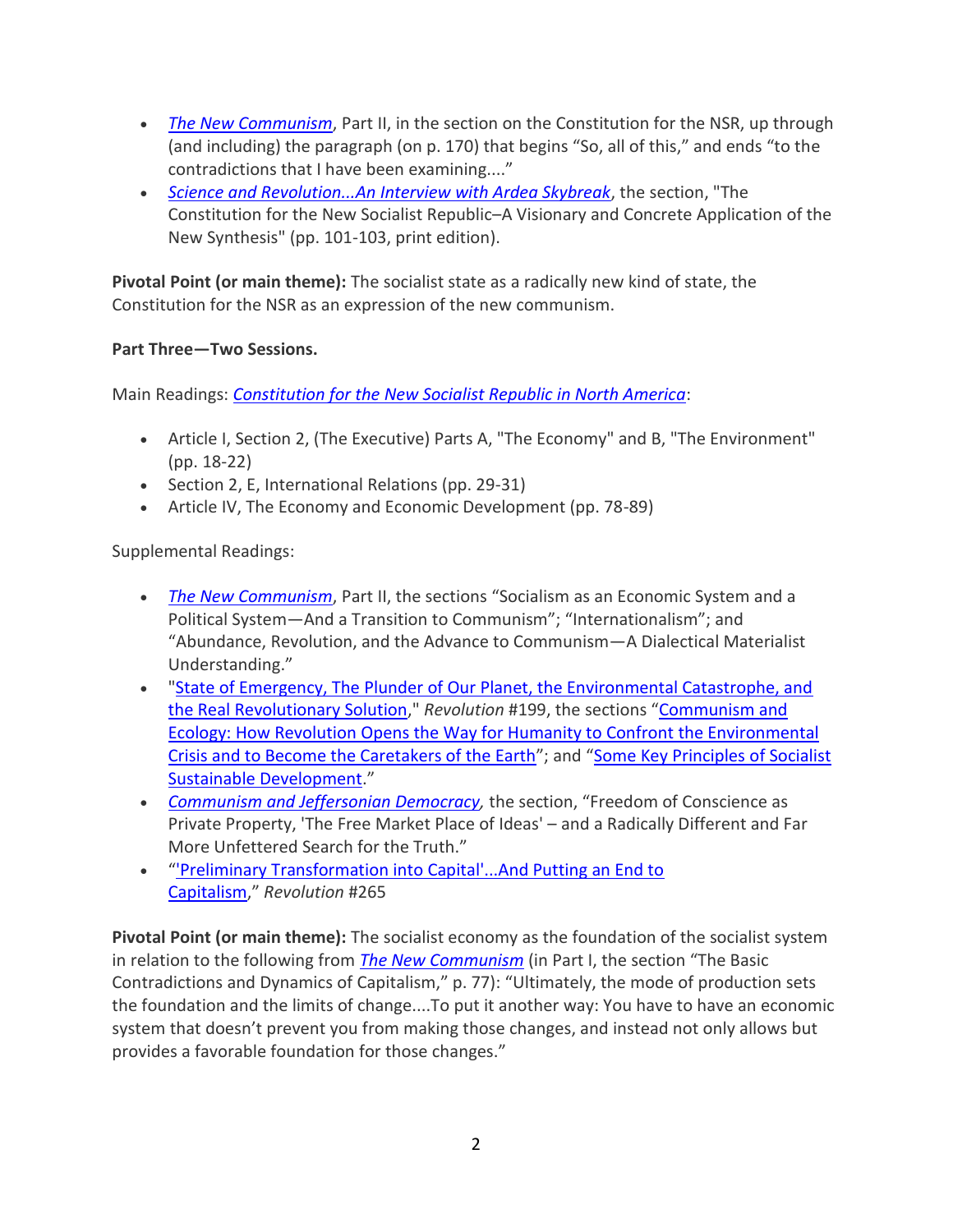#### **Part Four—One Session.**

Main Reading: *[Constitution for the New Socialist Republic in North America](http://thebobavakianinstitute.org/wp-content/uploads/2017/08/SocialistConstitution-en.pdf)*: Article I, Section 2, C, Defense and Security (pp. 22-28).

Supplemental Reading:

• ["Alain Badiou's 'Politics of Emancipation' A Communism Locked Within the Confines of](http://demarcations-journal.org/issue01/demarcations_badiou.html#016)  [the Bourgeois World," Chapter III](http://demarcations-journal.org/issue01/demarcations_badiou.html#016), Section I, "What the Socialist State is Good For, How it Will Wither Away, and Why Alain Badiou Winds Up With the Bourgeois State," down to but not including "A Brief Note on Philosophy" (from *[Demarcations: A Journal of](http://demarcations-journal.org/)  [Communist Theory and](http://demarcations-journal.org/) Polemic*, Issue 1).

**Pivotal Point (or main theme):** Why there is a need for armed forces, separate from the general population, during the socialist stage (or at least for a long time into the socialist transition), how this must be radically different from bourgeois armed forces and how it relates to the role of the masses of people in being the decisive force, within the socialist country, in exercising the dictatorship of the proletariat and carrying forward this revolutionary transition.

## **Part Five—One Session.**

Main Readings: *[Constitution for the New Socialist Republic in North America](http://thebobavakianinstitute.org/wp-content/uploads/2017/08/SocialistConstitution-en.pdf)*:

- Article I, Section 2 D, Justice and the Rights of the People (pp. 28-29)
- Article III, Rights of the People and the Struggle to Uproot All Exploitation and Oppression (pp. 63-78)
- Article I, Section 3, The Judiciary and Legal Adjudication (pp. 43-47)

Supplemental Readings:

- *[Science and Revolution...An Interview with Ardea Skybreak](http://thebobavakianinstitute.org/wp-content/uploads/2016/02/Ardea-Skybreak-2015-Interview-en.pdf)*, the section "Let's Not Get Frightened By Terms Like Dictatorship of the Proletariat...We Live Under a Bourgeois Dictatorship Now" (pp. 155-57, print edition; pp. 108-109, pdf) up through (and including) the paragraph that ends "...that are all geared to accumulating profit privately, as capital, as domination over and exploitation of others."
- ["Birds Cannot Give Birth to Crocodiles, But Humanity Can Soar Beyond the Horizon,"](http://revcom.us/avakian/birds/birds01-en.html)  [Part 1,](http://revcom.us/avakian/birds/birds01-en.html) the sections:
	- o "[You Want to Radically Change the World](http://revcom.us/avakian/birds/birds01-en.html#toc08)—You Have to Make Revolution, and [Establish a Revolutionary State Power](http://revcom.us/avakian/birds/birds01-en.html#toc08)"
	- o ["The Theory of `Social Contract' and the Lack of Materialism"](http://revcom.us/avakian/birds/birds01-en.html#toc13)
	- o ["The Fundamental Difference Between Communism and Anarchism](http://revcom.us/avakian/birds/birds01-en.html#toc15)"
	- o "Dictatorship of the Proletariat—[and the Transition Beyond Dictatorship](http://revcom.us/avakian/birds/birds01-en.html#toc16)"
	- o "[Bourgeois Political Philosophy, Its Limitations and Distortions](http://revcom.us/avakian/birds/birds01-en.html#toc23)"
	- o "An Historic Leap, A [Whole New Height and Vista](http://revcom.us/avakian/birds/birds01-en.html#toc27)"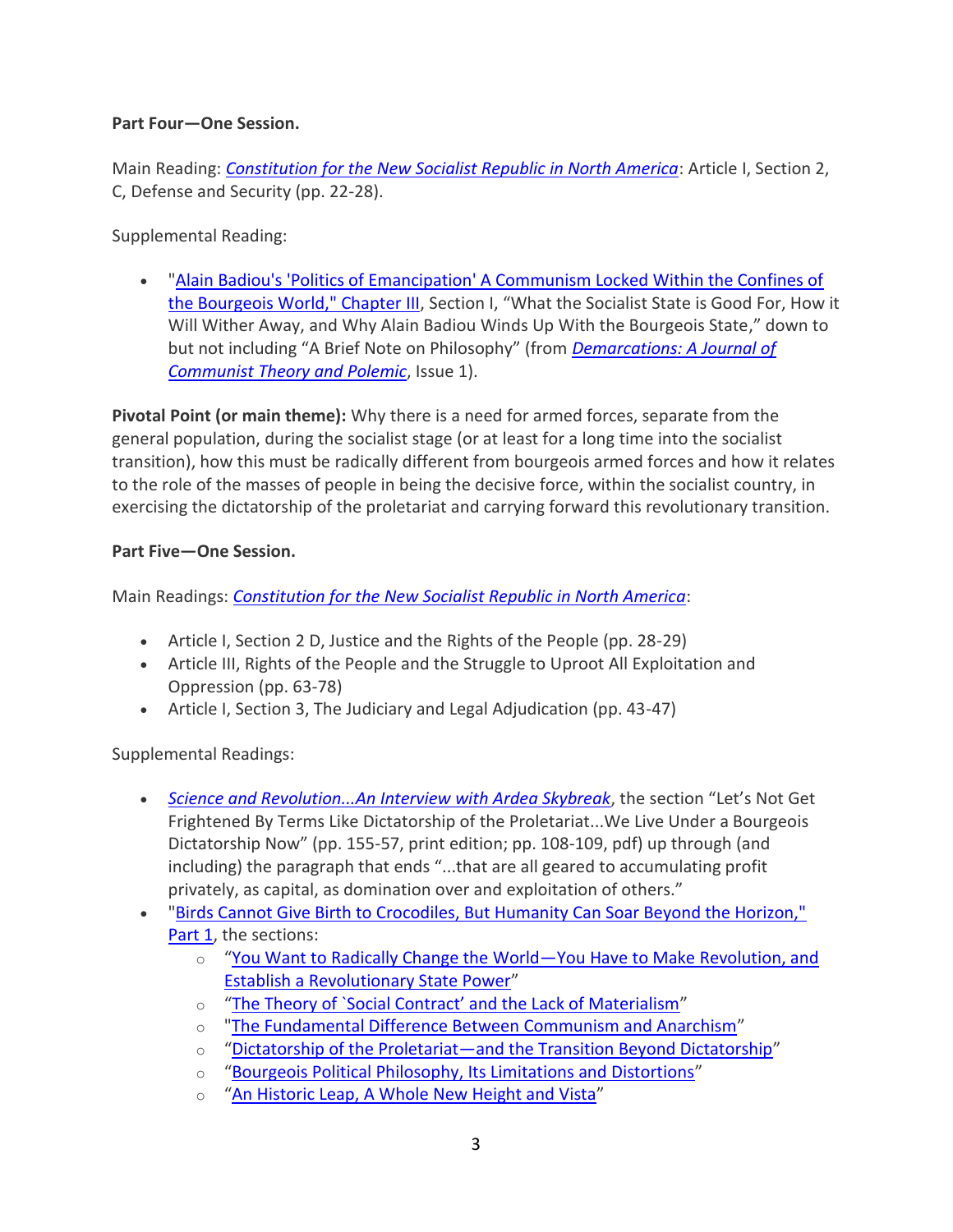**Pivotal Point (or main theme):** What is the unity, and what is the opposition, between the rights of the people (and related principles) set forth in this Constitution and the need for and role of the dictatorship of the proletariat? (A series of related questions: What are the ways note: "ways," plural—that the dictatorship of the proletariat is similar to the dictatorship of the bourgeoisie? In what ways is the dictatorship of the proletariat radically and fundamentally different? Which of these—the similarities or the differences—constitutes the principal aspect, and why?)

# **Part Six—One Session.**

Main Readings: *[Constitution for the New Socialist Republic in North America](http://thebobavakianinstitute.org/wp-content/uploads/2017/08/SocialistConstitution-en.pdf)*: Article I, Sections F through J—"Education," "Science and Scientific Endeavor," "Health and Medicine," "The Media," "Art and Culture" (pp. 31-43).

Supplemental Readings:

- *[Science and Revolution...An Interview with Ardea Skybreak](http://thebobavakianinstitute.org/wp-content/uploads/2016/02/Ardea-Skybreak-2015-Interview-en.pdf)*, "A Scientific Approach to Society, and Changing the World," "A Scientific Outlook, A Boundless Curiosity About the World," (pp. 1-12, print edition; pp. 1-9, pdf), and "The New Synthesis of Communism, Solid Core and Elasticity" (pp. 55-61, print edition; pp. 38-43, pdf)
- ["But How Can We Ever Be Sure Anything Is True?'...Such Philosophical Relativism Offers](http://revcom.us/a/330/but-how-can-we-ever-be-sure-anything-is-true-en.html)  [Creationism Easy Pickings](http://revcom.us/a/330/but-how-can-we-ever-be-sure-anything-is-true-en.html)," an excerpt from *The Science of Evolution and the Myth of Creationism: Knowing What's Real and Why It Matters.*
- *[The New Communism](http://thebobavakianinstitute.org/wp-content/uploads/2017/08/bob-avakian_the-new-commmunism.pdf)*, Part I, "Self and a `Consumerist' Approach to Ideas" and "What Is Your Life Going to Be About?—Raising People's Sights," pp. 98-106.

**Pivotal Point (or main theme):** How is the principle of solid core, with a lot of elasticity on the basis of the solid core, applied in the various sections of the *Constitution* in the Main Readings this time? How and why is the approach in this *Constitution* fundamentally different than how these spheres are approached in capitalist society?

(Note: As part of the discussion, there was a contrasting of what is said in this *Constitution* on science with what is said in [Article 1, Section 8 of the U.S. Constitution](https://www.usconstitution.net/xconst_A1Sec8.html) on this subject (particularly the paragraph in Section 8 that begins "To promote the Progress of Science and useful arts...," which is frequently quoted by Bill Nye, the science guy). This is a very stark and revealing contrast!)

#### **Part Seven—One Session.**

Main Reading: *[Constitution for the New Socialist Republic in North America](http://thebobavakianinstitute.org/wp-content/uploads/2017/08/SocialistConstitution-en.pdf)*: Article II, Section 3, "Minority and Formerly Oppressed Nationalities" (pp. 51-63).